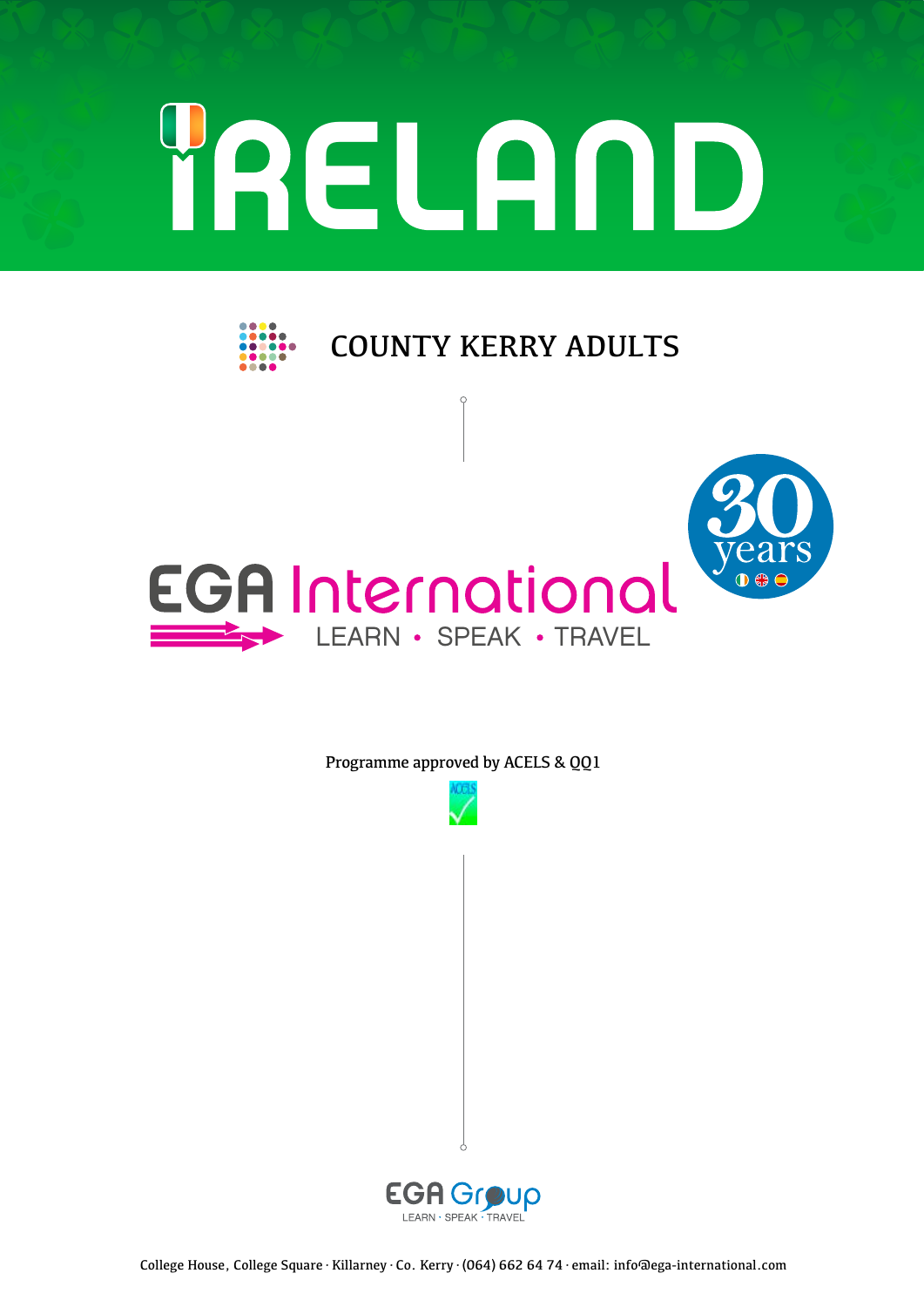EGA International is an English language school in Ireland accredited by ACELS, the Irish Chamber of Tourism and by different private centres and academies.

IRELAND

We are an educational centre, and for over 30 years our school has successfully implemented programmes for children and adults in Ireland with a complete immersion in Irish life and culture. As a result of our hard work, a high rate of students repeat this language experience in successive years.

Our Adult programme in Killarney is primarily aimed towards students who want to learn, improve or perfect their level of English. At the same time, this course encourages self-development and gives the opportunity to experience a new culture and another way of life, Irish mentality and traditions. This is one of the most useful adventures that you can experience.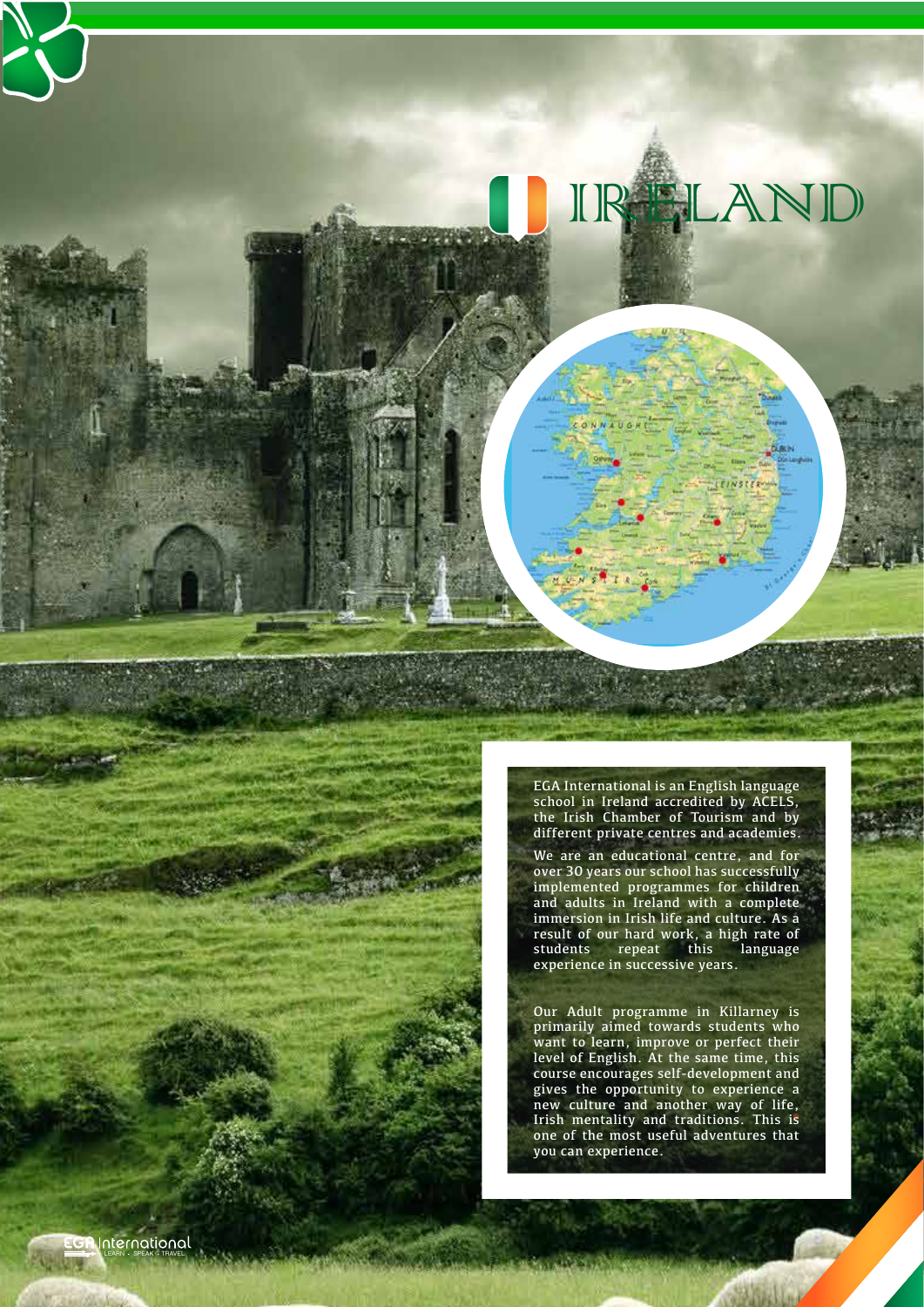# KILLARNEY KILLARNEY ш



# Killarney Town

Killarney is situated in the south-west of Ireland. It has a population of about 10.000 inhabitants and it´s one of the most beautiful areas in the country.

This town has a lot of tourists all year round, especially in summer and is surrounded by 25.000 hectares of national park. Killarney is truly a safe town and has all the conditions for studying, entertainment, recreational and cultural activities for our students.





**EGA** International LEARN · SPEAK · TRAVEL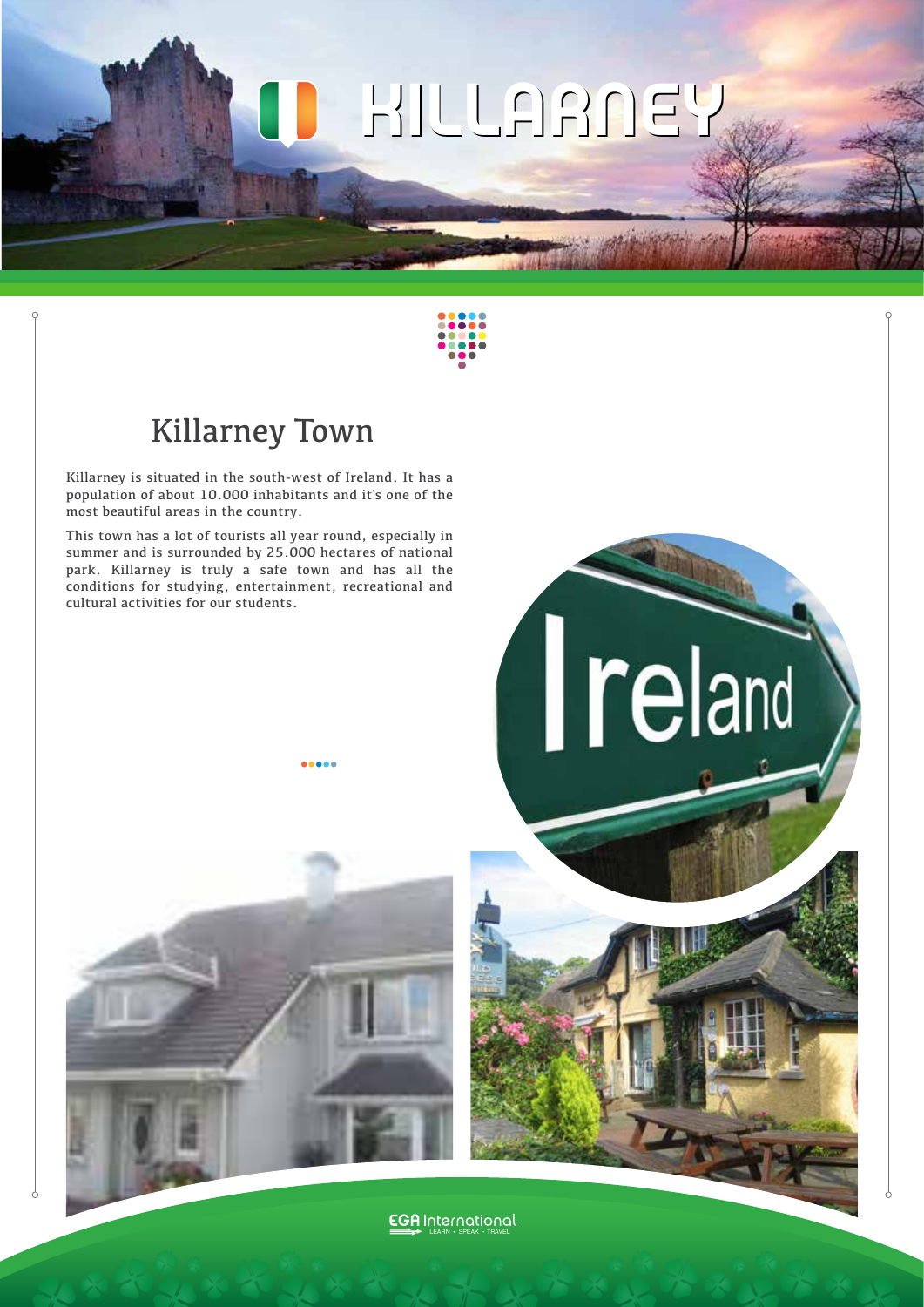

Families are key to the success of our programme. They are exceptionally caring and comply diligently with the programme rules, guaranteeing an improvement in the English level of the student. Living with the family is the best option for practising English and learning about local culture and traditions.

Only one student of any nationality is placed in a family unless an alternative arrangement is requested.

**BEDIA** 

#### DATES

The dates are chosen by the student (2 weeks minimum).

#### FLIGHTS

Plane tickets & transfers are not included in the course price.

#### HOW TO GET TO KILLARNEY

You have to get flight information from your city of origin. Most students fly to Dublin or Cork airport, as it´s accessible from their city of origin. On arrival there are various options: you can take a plane (from Dublin), direct bus or train (from Dublin or Cork).





#### ACCOMMODATION OPTIONS:

- Individual room with either a private or shared bathroom
- Meals: Monday to Friday breakfast and dinner
- Full board on weekends
- Full board Monday-Sunday





**EGA** International LEARN · SPEAK · TRAVEL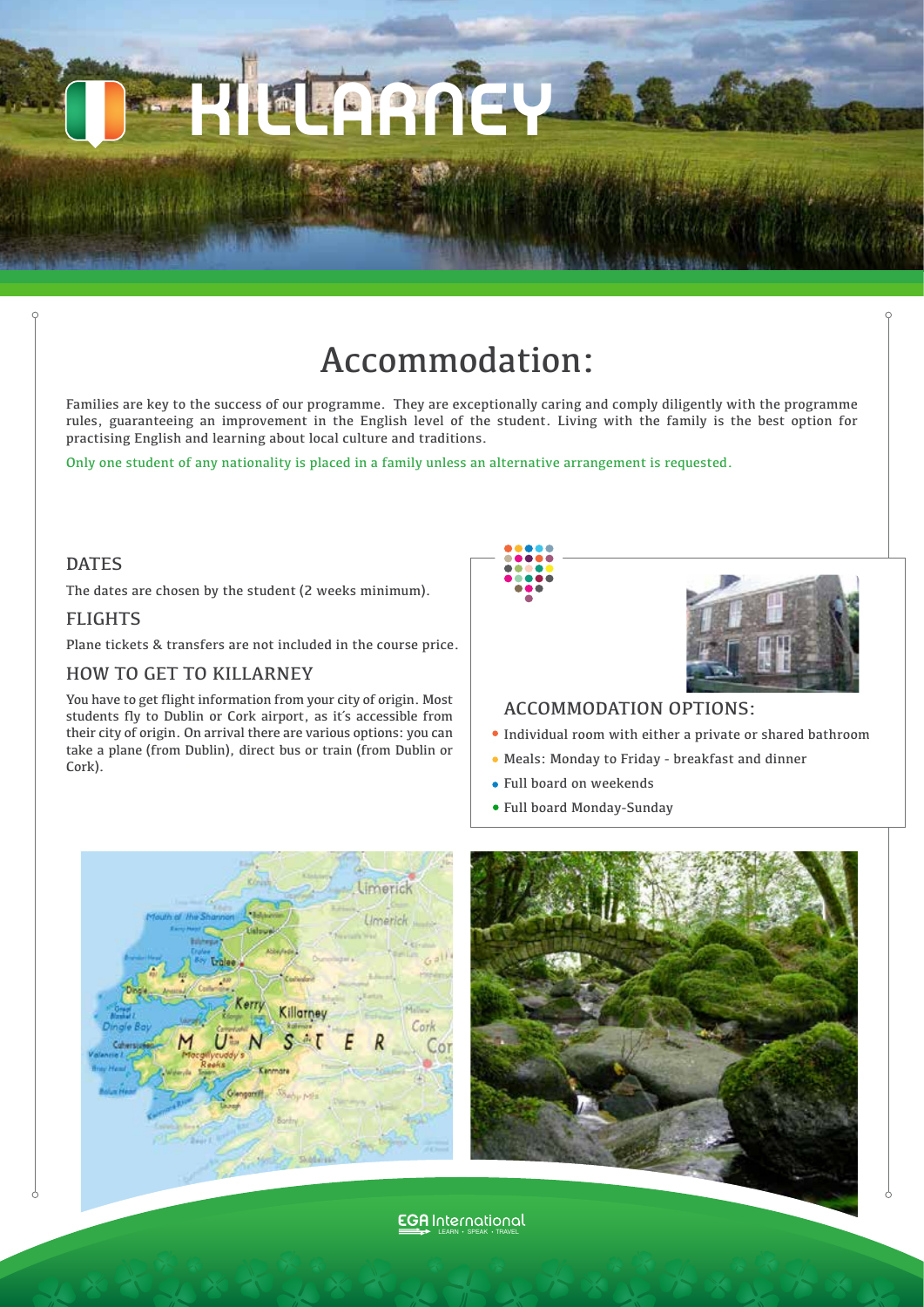EUSH COURSE

# The School:

EGA International is the leading language provider in the Kerry area – very well established and with a proven reputation. We guarantee a service of outstanding quality, excellent individual client care and overall notable results. EGA is recognised by QQi (Quality & Qualifications Irleland) and ACELS (Accreditation and Co-ordination of English Language Services).

Our mission is to provide our students with inspired and effective language instruction in a safe and friendly environment. Our teachers are highly qualified and passionate about student achievement. With over 30 years' experience, EGA International knows exactly what our clients need – exceptional host families, academic excellence and an exciting cultural and social programme.

The school is situated in the centre of the town. All the students have a level test on arrival, to distribute the groups according to their levels.

Class Centre and family homes are located in quiet and safe residential areas, about 15 minutes walk from each other. All the provided course materials have been prepared by our highly qualified teaching team and approved by ACELS.

# Courses options:

- STANDARD: GE-15 15 English classes per week in small groups A
- INTENSIVE: GE-20 Intensive course. 20 English classes per week in small groups. B
- ONE TO ONE: One to one classes. Individual classes with a native teacher. C
	- \* School admits students of all levels.
	- \* Prices to be consulted.



**EGA** International LEARN · SPEAK · TRAVEL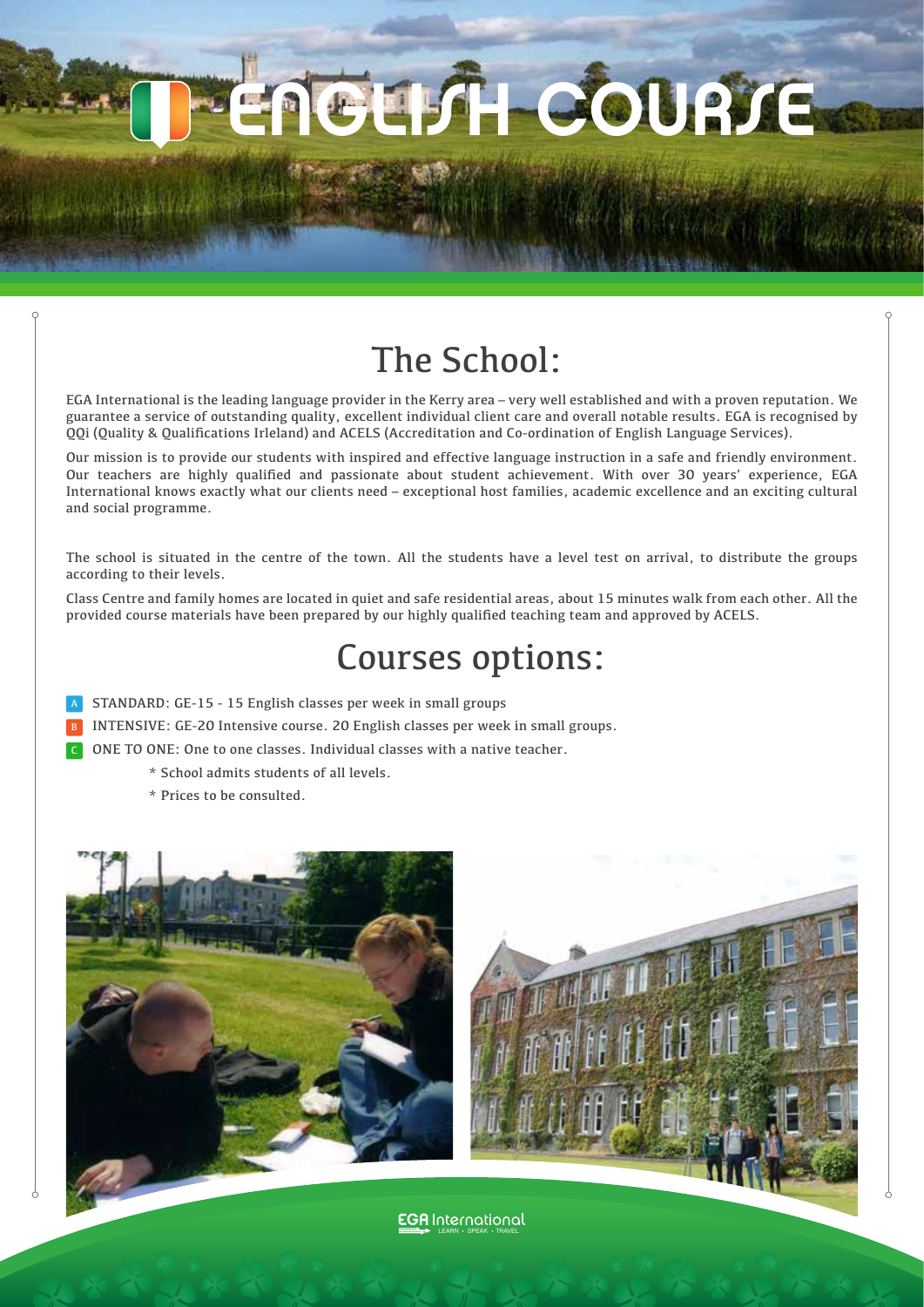

## Application Form Adults

#### STUDENT INFORMATION

| <b>Surname</b>                                               |                                                           |                                                       |
|--------------------------------------------------------------|-----------------------------------------------------------|-------------------------------------------------------|
| <b>Name</b>                                                  |                                                           |                                                       |
| Date of birth                                                | Age                                                       | <b>Nationality</b>                                    |
| Complete address                                             |                                                           |                                                       |
| Mobile number                                                |                                                           |                                                       |
| Email                                                        |                                                           |                                                       |
| <b>ID o Passport number</b>                                  | Date of<br><b>Issue</b>                                   | Date of<br>expiry                                     |
| Level of English                                             |                                                           | <b>Certificates</b>                                   |
| <b>Occupation</b>                                            |                                                           |                                                       |
| Allergies (food, animals, medication,<br>intolerances, etc.) |                                                           |                                                       |
| Host family preferences                                      | <b>Without kids</b><br><b>Without pets</b><br>Non-smokers | I am smooker<br>I am a non-smooker<br>I am vegetarian |
| <b>Comments</b>                                              |                                                           |                                                       |
|                                                              |                                                           |                                                       |
|                                                              |                                                           |                                                       |

#### COURSE INFORMATION

| Course name   |                 |                             |
|---------------|-----------------|-----------------------------|
| Accommodation | Shared bathroom | $\vert$ Individual bathroom |
| <b>Dates</b>  |                 | DEPARTURE DATE:             |

#### DOCUMENTATION TO BE SENT TO THE ORGANISATION:

- Completed application form.
- Photocopy of a valid ID card and the European Health Card.
- General Conditions signed by the student.

A proof of a single payment to:

EGA INTERNATIONAL LANGUAGE SCHOOL LIMITED

| ---<br> |                          |
|---------|--------------------------|
|         | SIGNATURE OF THE STUDENT |

|                          |  |  | AIB Killarney, Kerry, Ireland, 25 Main St. Killarney, Co. Kerry, Ireland |  |  |
|--------------------------|--|--|--------------------------------------------------------------------------|--|--|
| IE79 AIBK 93633263730182 |  |  |                                                                          |  |  |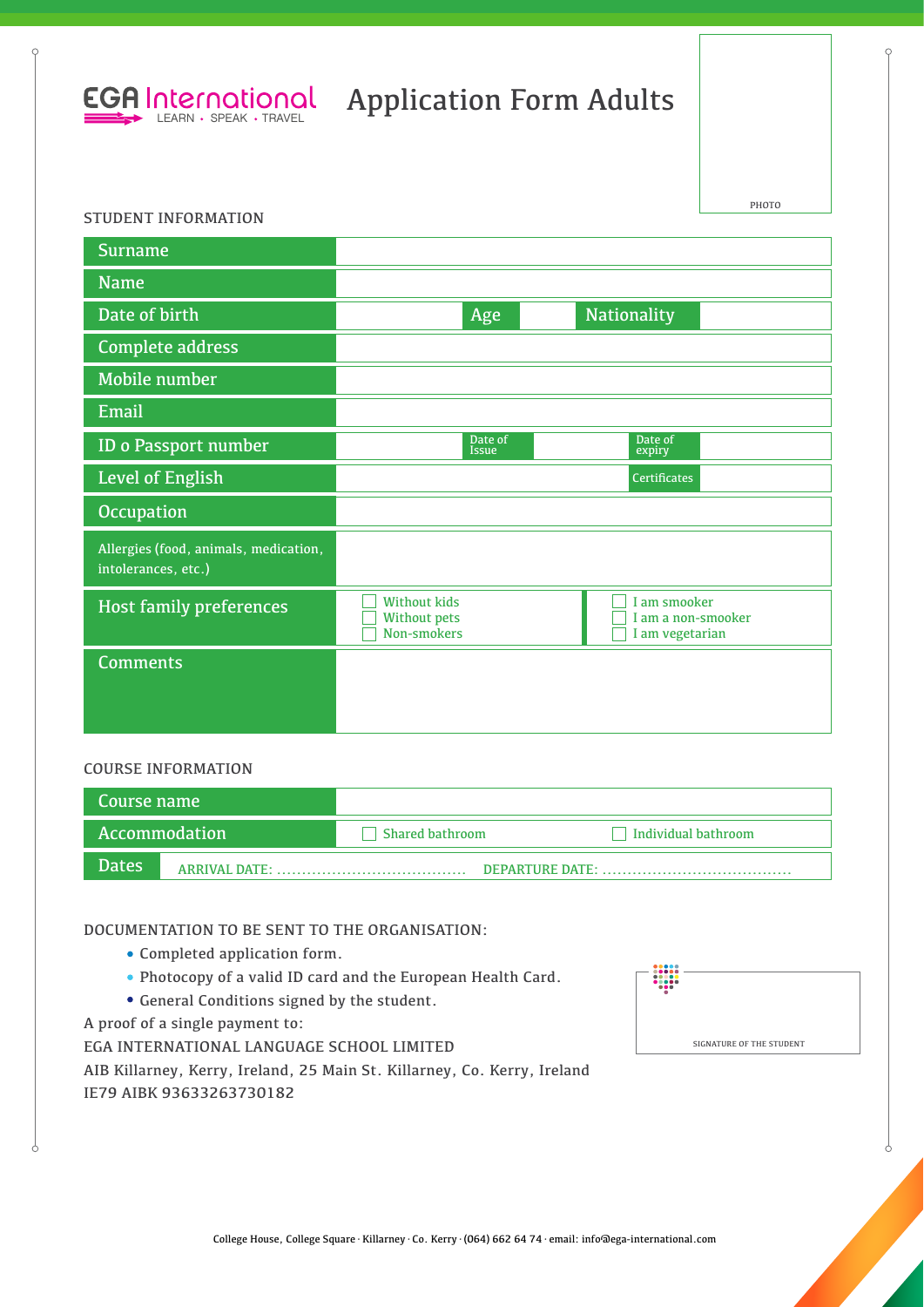

## Aditional Information

#### DOCUMENTATION:

As the student is of legal age, he/she is only required to have an ID card and the European Health Card

#### INSURANCE :

We recommend to travel with a private travel insurance (not included in the programme).

#### CLOTHES:

- Sport clothes.
- Footwear.
- Street wear, trousers, jumper etc.
- Closed footwear.
- Pviamas.
- Rain jacket, sweatshirts and sweaters.
- Casual jacket.
- Swim suit.
- Pool towel.
- Toilet bag (Host families will have all necessary toiletries, but if the student uses any special shampoo or moisturizing cream, they should take it with them. Host families provide bed linen and towels).
- Pocket dictionary and a pencil case.
- EURO ADAPTOR (GREAT BRITAIN AND IRELAND).

COURSE MATERIAL :

Will be provided by the school, however a pocket dictionary is recommended.

HOUR: UTC+0 GMT Greenwich Mean Time (Example- Dublin).

TRAVEL INFORMATION:

Flights - www.aerlingus.com.

Bus - www.citylink.ie from Dublin to Galway.

NOTE: Before the departure, all the participants will have all the documentation related to the family: telephones, address, etc...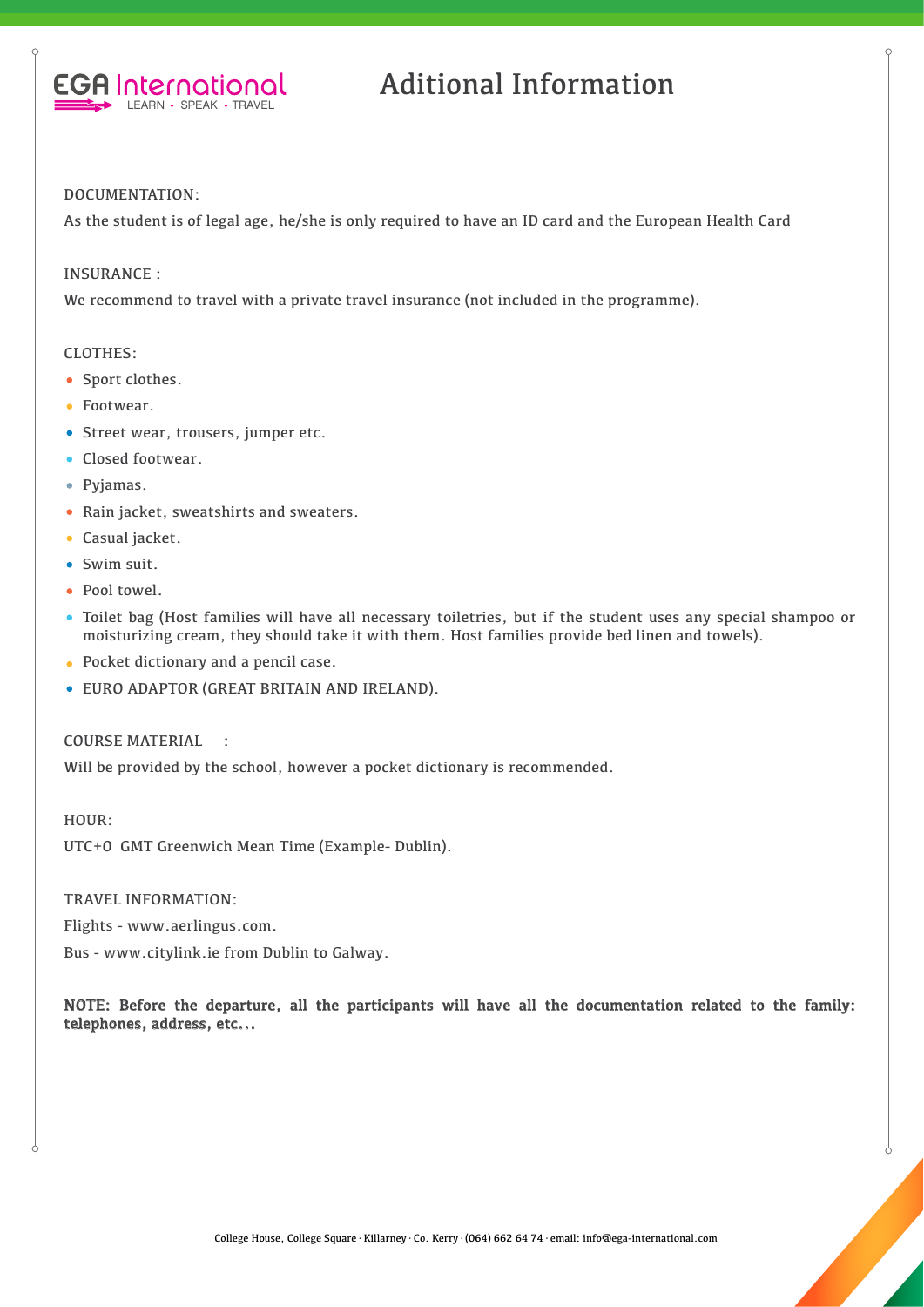



COPY FOR THE ORGANISATION

PAGE N 1

### Terms and Conditions: Enrolment details

#### • HOW TO ENROL.

- To register for our courses, you must send by email the following documentation:
- General Conditions signed (these 3 pages).
- Registration form.
- Photocopy of a valid ID card.
- Photocopy of the European Health Card.
- Proof of payment of the total amount of the course.

**OPTIONS FOR PAYMENT.** Bank transfer to the following account:

> EGA INTERNATIONAL LANGUAGE SCHOOL LIMITED AIB Killarney, Kerry, Ireland, 25 Main St. Killarney, Co. Kerry, Ireland IE79 AIBK 93633263730182

## Terms and Conditions I

#### ORGANISATION.

EGA International´s Ireland registered office is in College House, College square, Killarney, considers the terms and conditions for agreement between parties ("EGA International" or "company/organisation" and "the student") in relation to the provision of the course.

References in these Terms and Conditions to EGA International include our education partners, representatives and employees. These Terms and Conditions will become binding between the client and the company when the student enrols in a course.

#### CANCELLATIONS.

If the client decides to cancel in advance the contracted programme, EGA International has to be notified about the course cancellation in written form (the cancellation date is the date of your written form reception) and due to management expensesit is penalised as follows:

10% of the total amount in case of notifying within 30 days before the trip;

20% of the total amount in case of notifying within 15-29 days before the trip;

In case of notifying in a period of less than 15 days, no money refunds will be made except in special cases that will be considered individually by the director of the organisation.

In the event of cancellation of the course after the ticket has been issued, the client must assume that there will be no money refund.

If the client cancels or abandons the programme in the country of destination by their own choice, the cancellation charge will be 100%. An additional charge will have to be paid for a ticket exchange.

EGA International does not accept responsibility for costs incurred due to flight delays, e.g. accommodation.

EGA INTERNATIONAL College House, College Square Killarney, Co. Kerry, Ireland Tel. 00 353-64 6636474 Mobile. 0872679237 Email. info@ega-international.com





Signed by EGA INTERNATIONAL Name, Surname, ID number & Signature of the Student/Participant

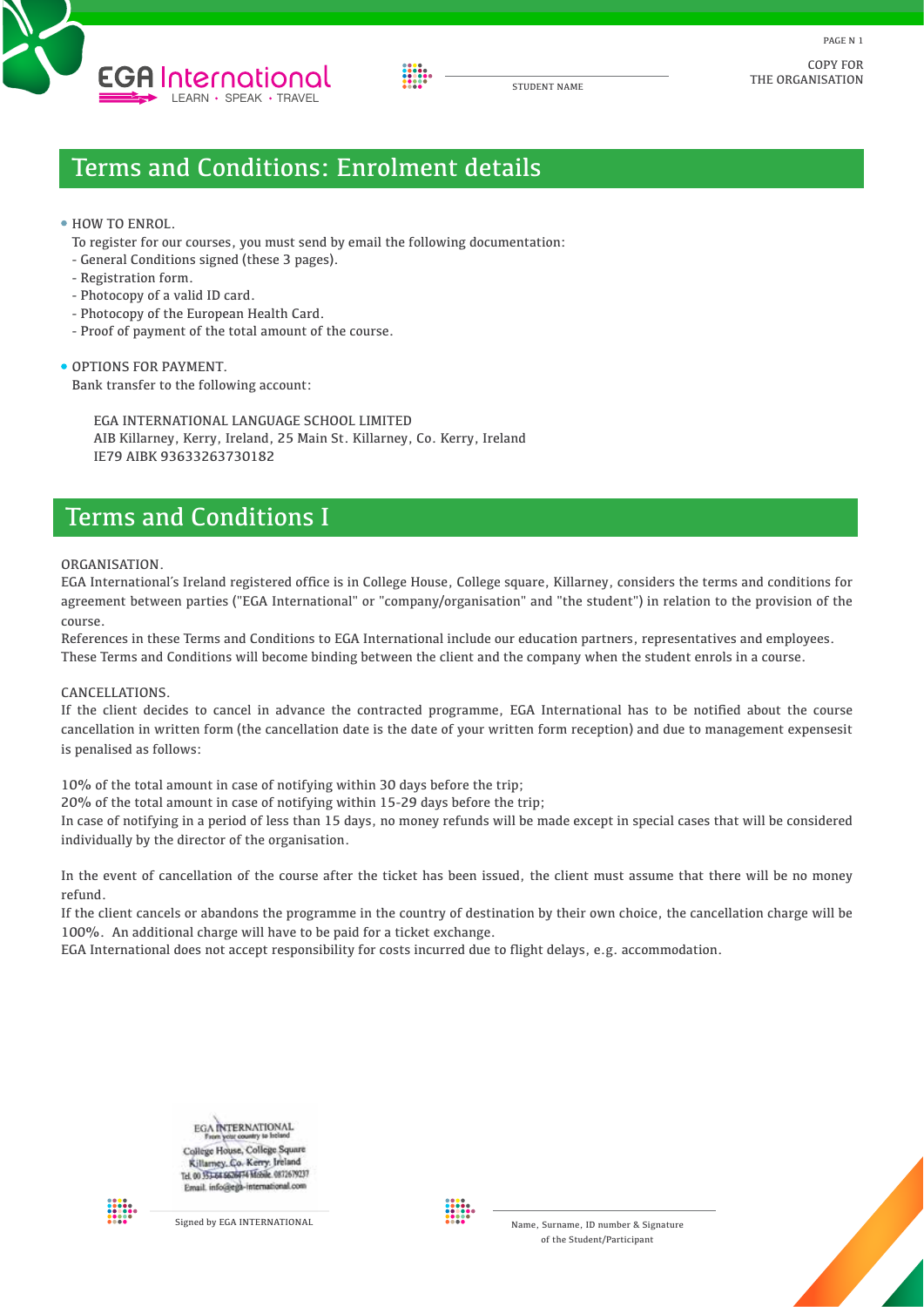



STUDENT NAME

COPY FOR THE ORGANISATION

## Terms and Conditions II

#### REGULATORY REQUIREMENTS AND POSSIBLE EXPULSION.

The participant undertakes to respect the schedules, teachers, leaders, classmates, co-habitation rules with host families, and is obligated to assist classes. The student also has to respect the law of the country of destination and the discipline policy of other partner organisations of EGA International.

In case the student lacks discipline, misbehaves and does not comply with the local law and rules of school, they will be expulsed immediately from the course.

Costs, incurred by early return to the country of origin, are their responsibility as well as compensation costs for damages to third parties or any other expenses resulting from negligence of the student.

#### RESPONSIBILITY OF THE ORGANISATION.

EGA International responsibilities are indicated in the programme. In particular, we are responsible for:

- The student´s and host family´s wellbeing.
- Class schedule punctuality.

- Facilitating the resolution of problems.

#### EGA INTERNATIONAL IS NOT RESPONSIVE FOR:

Airplane delays and loss of luggage or personal items; participation in sports, which are not included in the programme and the possible effects. Neither family nor EGA are responsible for student activity while not complying with the established schedule.

#### EGA INTERNATIONAL RESERVES THE RIGHT:

a) To alter the programme when there are reasons that justify it.

b) To confirm the family a maximum one week before the trip due to high demand for the course. Our main objective is to find the best possible family match for the student, in accordance with customs and character of both. We don`t provide family details before the indicated period for the reason that there is a high possibility that they can be further modified.

#### DATA PROTECTION.

EGA International needs to collect and use data (information) from a variety of sources about its staff, students and other individuals who come in contact with the company. The purposes of processing data include the organisation and administration of courses, research activities, the recruitment and payment of staff, compliance with statutory obligations, commercial communication and promotional offers for advertising purposes, etc.

EGA International has the overall responsibility to protect the rights and privacy of individuals in accordance with the Data Protection Act 1988 and the Data Protection (Amendment) Act 2003.

EGA International will administer its responsibilities under the legislation in accordance with the eight stated data protection principles outlined in the Act as follows:

- 1. Obtain and process information fairly
- 2. Keep it only for one or more specified, explicit and lawful purposes
- 3. Use and disclose it only in ways compatible with these purposes
- 4. Keep the information safe and secure
- 5. Keep it accurate, complete and up-to-date

6. Ensure that it is adequate, relevant and not excessive. Personal data held by the EGA International will be adequate, relevant and not excessive in relation to the purpose/s for which it is kept.

7. Retain it for no longer than is necessary for the purpose or purposes

8. Give a copy of his/her personal data to that individual, on request. EGA International will have procedures in place to ensure that data subjects can exercise their rights under the Data Protection legislation.

In addition, taking into account that certain data of participants is indispensable for communication to partner organisations or collaborating companies of EGA International, the student or their parents/ legal guardians authorise that it can be provided to those entities.

> EGA INTERNATIONAL College House, College Square Killamey, Co. Kerry, Ireland Tel. 00 353-64 663674 Mobile. 0872679237 Email, info@ega-international.com